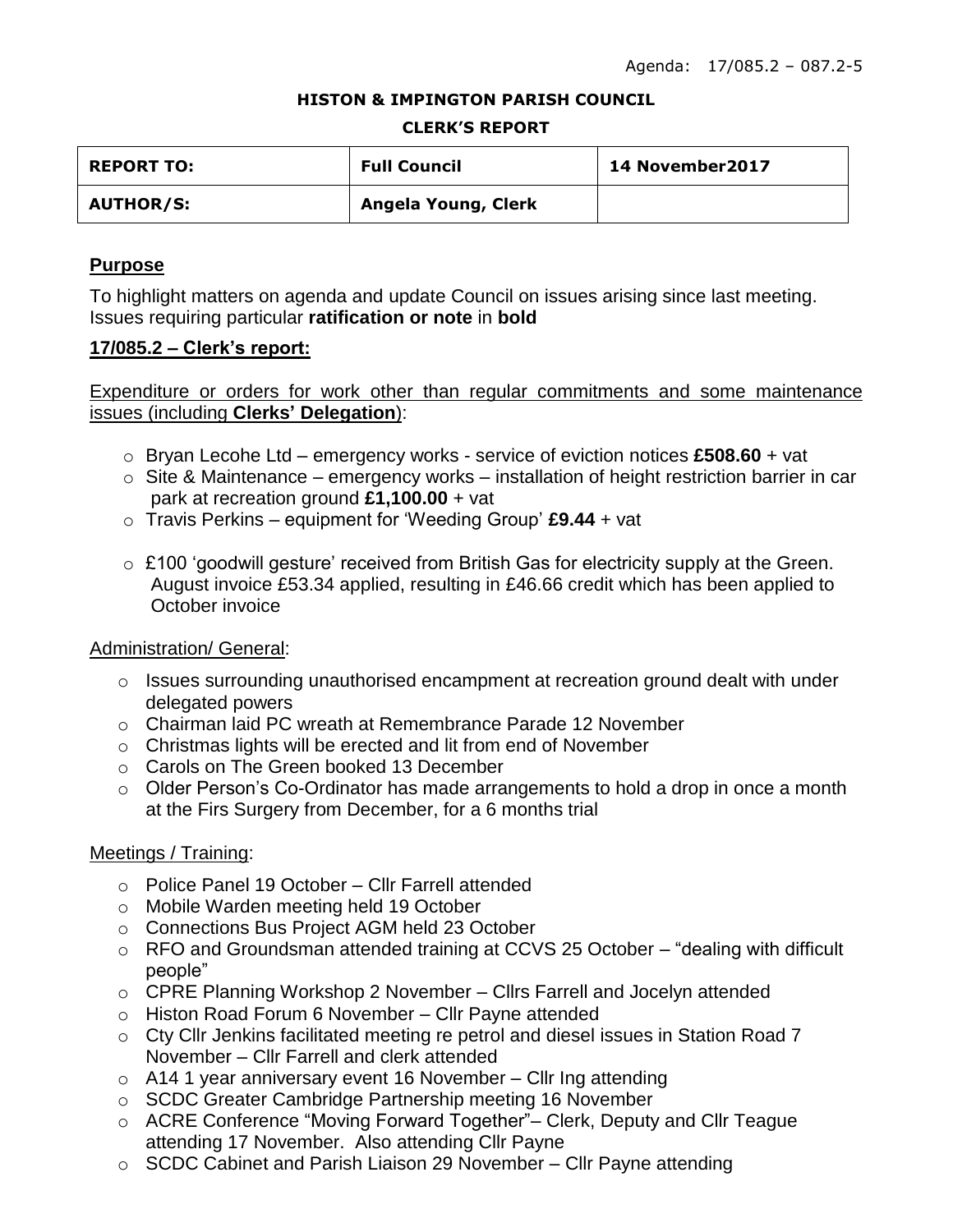- o CAPALC AGM 7 December Cllr Payne attending
- $\circ$  SLCC Data Protection session 8 December Clerk and Deputy attending
- o Free Community Flood Group training highlighted
- o Weekly meeting date set between Chair and Clerk (s)

### Staff matters and holiday/TOIL dates:

 $\circ$  Office hours. The office is open Monday – Thursday 9.30am – 12.30pm and Tuesdays 2pm – 4pm. Other times are by appointment:

New working arrangements, normally:

**AY works** noon – end of meeting where there is a Full Council or other Monday meeting (otherwise normal working day); all day Tuesdays, Thursdays and Friday mornings where required

**LM works** Monday – Wednesday all day, and Thursday morning where required **CO works** Monday to Friday full time

### **Annual Leave:**

AY – 14 December – 21 December inclusive; Christmas – 1 January

LM – Christmas – 1 January

CO – 22 December – 1 January

TS – w/c 4 December

Groundstaff currently planning to take Bank Holidays only over the Christmas and New Year period

The office will be closed between Christmas and the New Year

## o **Please note clerk(s) holiday dates in your diary if you are affected**.

- o Review & Development (staff) meetings continue, for report via Employment **Committee**
- o **Please let Clerk know your holiday dates** as this greatly aids arrangements in the Council diary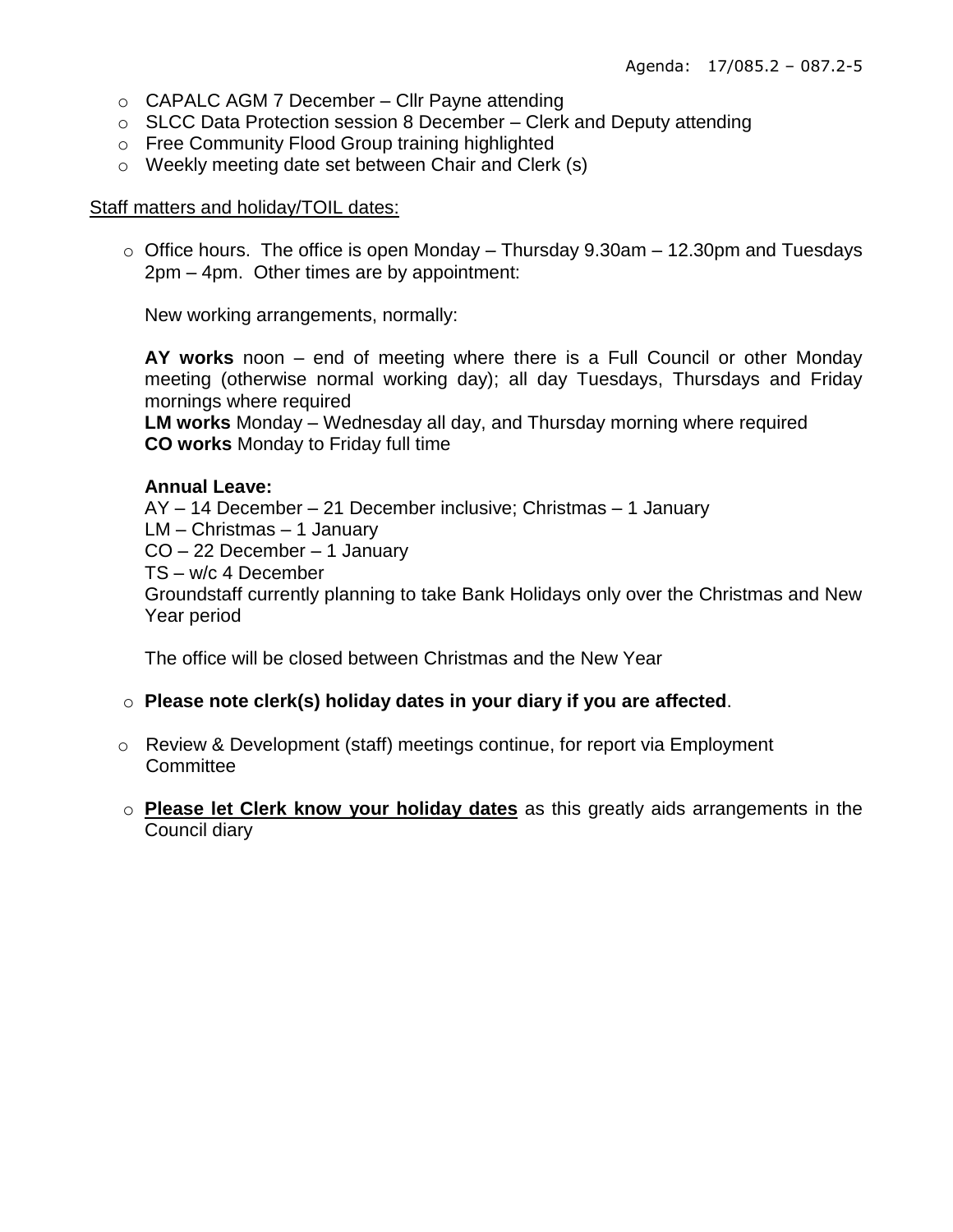#### **HISTON & IMPINGTON PARISH COUNCIL**

#### **FINANCE REPORT**

| <b>REPORT TO:</b> | <b>Full Council</b>                   | <b>14 November 2017</b> |
|-------------------|---------------------------------------|-------------------------|
| <b>AUTHOR/S:</b>  | Lynda Marsh, Office<br><b>Manager</b> |                         |

# **Purpose**

To list accounts paid by delegated approval, and payment of outstanding accounts o Accounts paid by delegated approval – to note only:

| <b>Expenses paid by</b>  |                                               |          |        |          |
|--------------------------|-----------------------------------------------|----------|--------|----------|
| <b>DDR</b>               |                                               |          |        |          |
| <b>Beneficiary</b>       | Description                                   | Net      | Vat    | Gross    |
| <b>British Gas</b>       | Electricity supply - The Green                | 3.96     | 2.54   | 6.50     |
| Copy IT - Sharp          | Copier reading                                | 49.02    | 9.80   | 58.82    |
| Barclaycard              | Replacement blind in office, signs, machinery | 433.19   | 86.64  | 519.83   |
|                          | maintenance                                   |          |        |          |
| London Fuel Ltd          | Unleaded fuel                                 | 19.90    | 3.99   | 23.89    |
| <b>British Gas</b>       | Electricity account                           | 1,148.67 | 229.73 | 1,378.40 |
| Cambridge Water          | Homefield Park rates                          | 15.49    |        | 15.49    |
| Cambridge Water          | <b>Burial Ground rates</b>                    | 23.16    |        | 23.16    |
| Cambridge Water          | <b>Recreation Ground rates</b>                | 421.54   | ۰      | 421.54   |
| <b>PWLB</b>              | Office loan $-$ pmt 24 of 50                  | 1,407.99 | ۰      | 1,407.99 |
| <b>PWLB</b>              | 12 New Road - pmt 15 of 20                    | 1,220.73 | ٠      | 1,220.73 |
| <b>PWLB</b>              | Freehold - pmt 25 of 50                       | 2,719.69 | ٠.     | 2,719.69 |
| <b>Siemens Financial</b> | Copier rental (quarterly pmt)                 | 194.34   | 38.86  | 233.20   |
| <b>Total</b>             |                                               | 7,657.68 | 371.56 | 8,029.24 |

| <b>Expenses paid</b>     |                            |        |        |        |
|--------------------------|----------------------------|--------|--------|--------|
| <b>Cheque</b>            |                            |        |        |        |
| <b>Beneficiary</b>       | <b>Description</b>         | Net    | Vat    | Gross  |
| <b>Berrvcroft Stores</b> | Grass seed and fertilisers | 658.00 | 131.60 | 789.60 |
| Total                    |                            | 658.00 | 131.60 | 789.60 |

# **Accounts for approval:**

| <b>Expenses paid by</b> |                                      |        |       |        |
|-------------------------|--------------------------------------|--------|-------|--------|
| <b>BACS</b>             |                                      |        |       |        |
| <b>Beneficiary</b>      | Description                          | Net    | Vat   | Gross  |
| <b>Travis Perkins</b>   | Brushes for 'Weeding Group'          | 9.44   | 1.89  | 11.33  |
| Camb City Cnl           | Room hire - Kings Meadow meeting     | 14.48  | ۰     | 14.48  |
| Greenham                | Safety boots (staff equipment)       | 38.16  | 7.63  | 45.79  |
| P A Collacott & Co      | Attend faulty shower unit            | 45.00  | 9.00  | 54.00  |
| <b>ESPO</b>             | Office equipment                     | 56.00  | 11.20 | 67.20  |
| Roger Hovells           | Office and bus shelter cleaning      | 85.00  | -     | 85.00  |
| <b>LCPAS</b>            | Annual subscription                  | 100.00 | -     | 100.00 |
| <b>Ben Burgess</b>      | Repair 'Hayter Ranger'               | 84.52  | 16.90 | 101.42 |
| Ridgeons                | Sand                                 | 116.01 | 23.20 | 139.21 |
| Komipan Ltd             | Replacement swing chains - The Green | 200.00 | 40.00 | 240.00 |
| L M Dewar               | Pavilion cleaning - October          | 378.68 | ۰     | 378.68 |
| <b>Gaskin Brothers</b>  | Installation lamp column - The Green | 350.00 | 70.00 | 420.00 |
| Fleet Ltd               | Pitchmarker                          | 433.28 | 86.66 | 519.94 |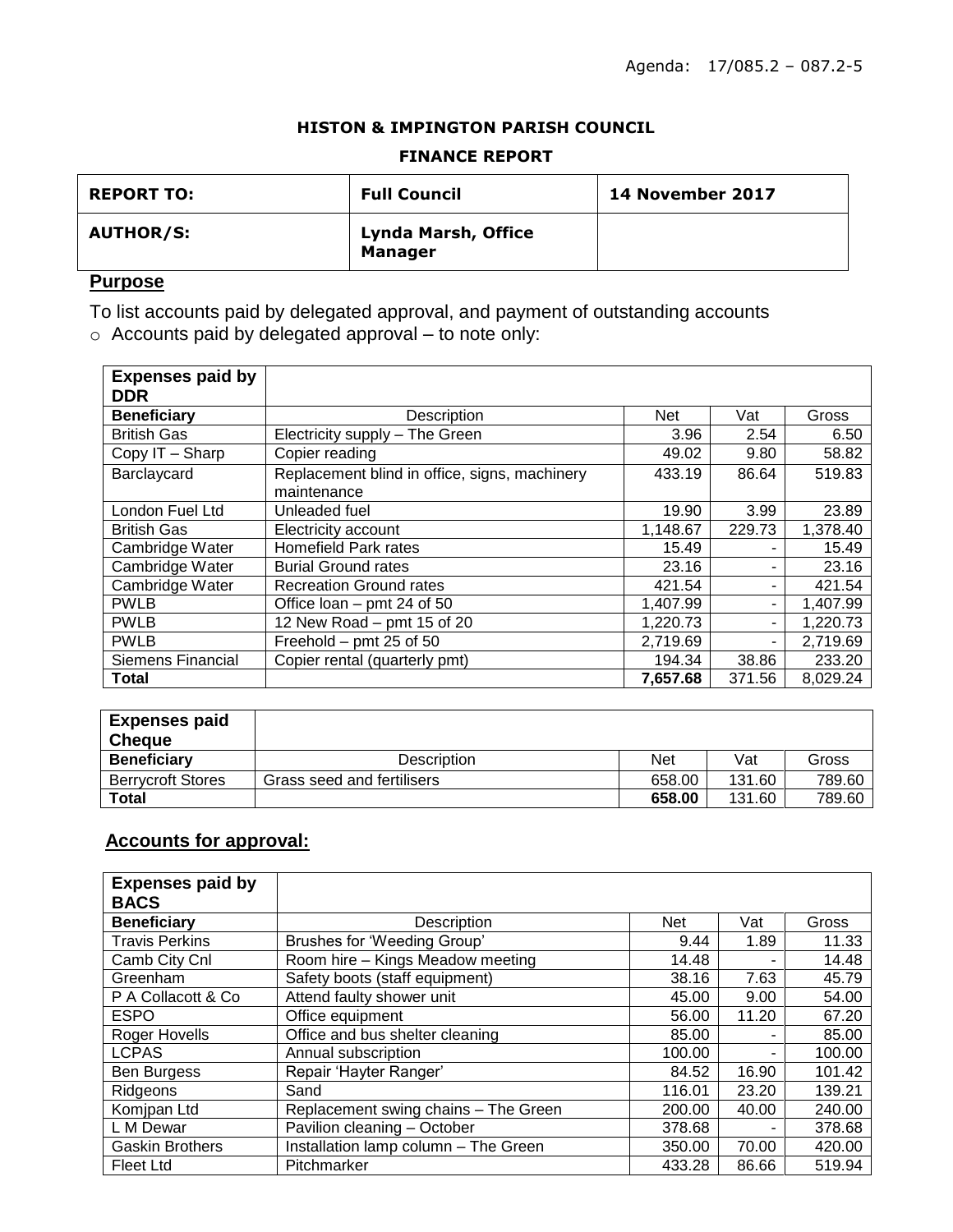Agenda: 17/085.2 – 087.2-5

| <b>B</b> Lecoche Ltd        | Service of eviction notices                        | 508.60    | 101.72 | 610.32    |
|-----------------------------|----------------------------------------------------|-----------|--------|-----------|
| Site & Maintenance          | Install height restricting barrier in Rec car park | 1,100.00  | 220.00 | 1,320.00  |
| Modicum Planning Ltd        | Review draft N/Plan including travel expenses      | 1,214.40  |        | 1,214.40  |
| M8 Administration           | Wages, NI, and pension                             | 12,664.58 |        | 12,664.58 |
|                             | Rec Groundsman expenses                            | 25.53     |        | 25.53     |
| <b>Buchans Landscapes</b>   | Grasscutting - October                             | 1,169.26  | 233.85 | 1,403.11  |
| Site & Maintenance          | Weld chains to gates                               | 125.00    | 25.00  | 150.00    |
| <b>CBS Office Solutions</b> | Stationery                                         | 25.60     | 5.12   | 30.72     |
| Algar Signcraft             | Signs for Doctor's Close and Coppice               | 86.00     | 17.20  | 103.20    |
| <b>Travis Perkins</b>       | Paint, brushes, creosote, builders tub             | 138.98    | 27.78  | 166.76    |
| <b>Total</b>                |                                                    | 18,968.52 | 897.15 | 19,865.67 |

| <b>Expenses paid</b><br>by cheque |                                                                                                                                                                                                                                                                                                                                                                                    |            |       |        |
|-----------------------------------|------------------------------------------------------------------------------------------------------------------------------------------------------------------------------------------------------------------------------------------------------------------------------------------------------------------------------------------------------------------------------------|------------|-------|--------|
| <b>Beneficiary</b>                | Description                                                                                                                                                                                                                                                                                                                                                                        | <b>Net</b> | Vat   | Gross  |
| Cllr C Foster                     | Travel expenses to CCC Highways event                                                                                                                                                                                                                                                                                                                                              | 15.30      |       | 15.30  |
| Mower People                      | Drive belt                                                                                                                                                                                                                                                                                                                                                                         | 19.99      | 4.00  | 23.99  |
| <b>Peter Graves</b>               | Mixed bulbs                                                                                                                                                                                                                                                                                                                                                                        | 83.33      | 16.67 | 100.00 |
| Royal British<br>Legion           | Wreath & donation<br>Proposed that Histon & Impington Parish Council in accordance<br>with its powers under sections 137 and 139 of the Local<br>Government Act 1972, should incur the following expenditure<br>which, in the opinion of the Council, is in the interests of the area<br>or its inhabitants and will benefit them in a manner commensurate<br>with the expenditure | 100.00     |       | 100.00 |
| <b>SCDC</b>                       | Planning fee for Glaze Pavilion (public art)                                                                                                                                                                                                                                                                                                                                       | 97.50      |       | 97.50  |
| <b>Total</b>                      |                                                                                                                                                                                                                                                                                                                                                                                    | 316.12     | 20.67 | 336.79 |

### **To Note:**

Accounts Paid In 11<sup>th</sup> October to 14<sup>th</sup> November 2017:

| <b>Net Income</b>        |           |
|--------------------------|-----------|
| Vat Refund P09/17        | 4,886.86  |
| <b>Allotment Rents</b>   | 36.00     |
| <b>Club Receipts</b>     | 5,705.00  |
| <b>Ground Takings</b>    | 230.42    |
| <b>Sports Court Fees</b> | 402.50    |
| <b>Pavilion Rent</b>     | 861.25    |
| Asset Income             | 110.96    |
| <b>Bank Interest</b>     | 0.11      |
| <b>Total</b>             | 12,233.10 |

**N.B. Two authorised signatories required to submit accounts due for payment by BACS (Unity Bank**) Cllrs Jenkins and Payne to authorise this month's BACS payments please. N.B*.* Cllr Jenkins has verified the invoices to be paid by BACS.

### **A17/087.5 Half Year Review of Donations**

We have received one final application for a donation from the Histon & Impington Day Centre (see application attached)

The request is for £350 to enable the Centre to continue to offer meals at £5 a head, provide entertainment and outings, training for volunteers for the coming year